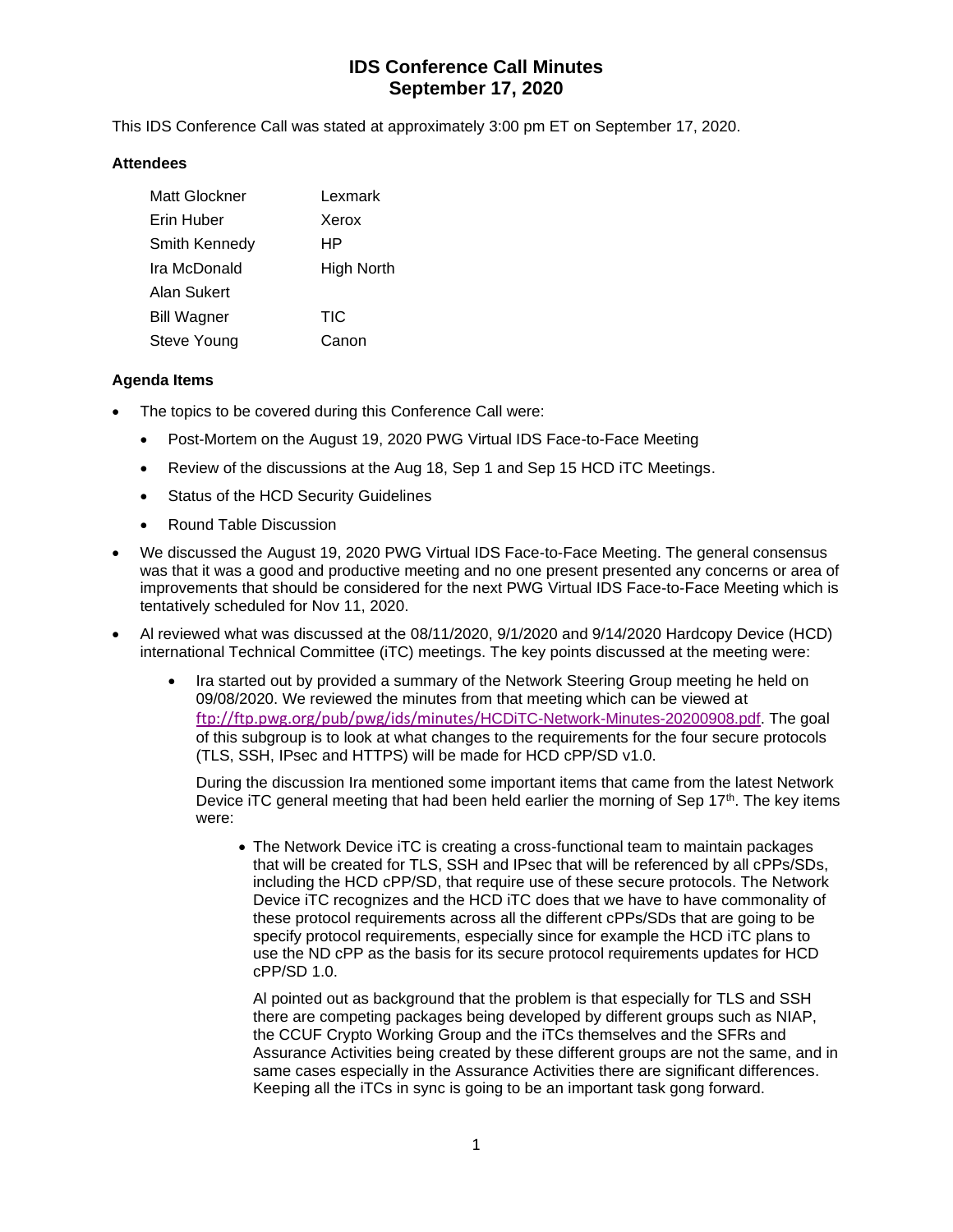## **IDS Conference Call Minutes September 17, 2020**

- Terry Diaz who has been the Network Device iTC lead for many years is retiring from Cisco and will be turning over lead of the iTC.
- We then went through the rest of the notes from the 9/14/2020 Hardcopy Device (HCD) international Technical Committee (iTC) meeting. The key points discussed were:
	- At the request of JISEC (the Japanese Scheme) to placate NIAP we are preparing a standalone Security Problem Definition (SPD) document, which is Section 3 of the HCD cPP, for public review. This is required by Step 14 of the CCDB process for creating a cPP and SD, but our initial plan was not to provide a separate SPD document for public review. However, that was based on what the Biometrics iTC did and it was pointed out that the Biometrics PP is PP module and not a full PP which is why they did not have to create a separate SPD document for public review; since we are creating a full PP, we have to follow the process. So, we will create a separate SPD document, send it out for public review by the various schemes, update the SPD to address any comments and then fold the updated SPD back into the HCD cPP as Section 3.
	- There was a question whether there were any copyright issues associated with us "cutting and pasting" any SFRs/SARs from the ND cPP/SD. Fortunately, the Network Device iTC made it clear there were absolutely no copyright issues at all and the HCD iTC was free to "borrow" whatever we wanted from their CPP or SD.
	- Al had raised an issue at the HCD iTC meeting about what the CCDB Crypto Working Group was doing, because in the long term the HCD iTC and other iTCs may have to ne cognizant of whatever comes out of this group since it is sponsored by the CCDB. Ira mentioned that right now the CCBB Crypto Working Group is solely focused on the issue of dealing the internationalization of crypto algorithms and the various national algorithm requirements.
- Finally, AI went briefly through the comments against the first draft of the HCD cPP to give the members present an idea of the kinds of comments that we received. Al also showed the first draft of the HCD Supporting Document which is still in the review process until Sep 28<sup>th</sup>.
- Ira had no update to the HCD Security Guidelines as he is so overloaded, he has had no time to work on it and probably will not be able to work on if for the next few weeks.